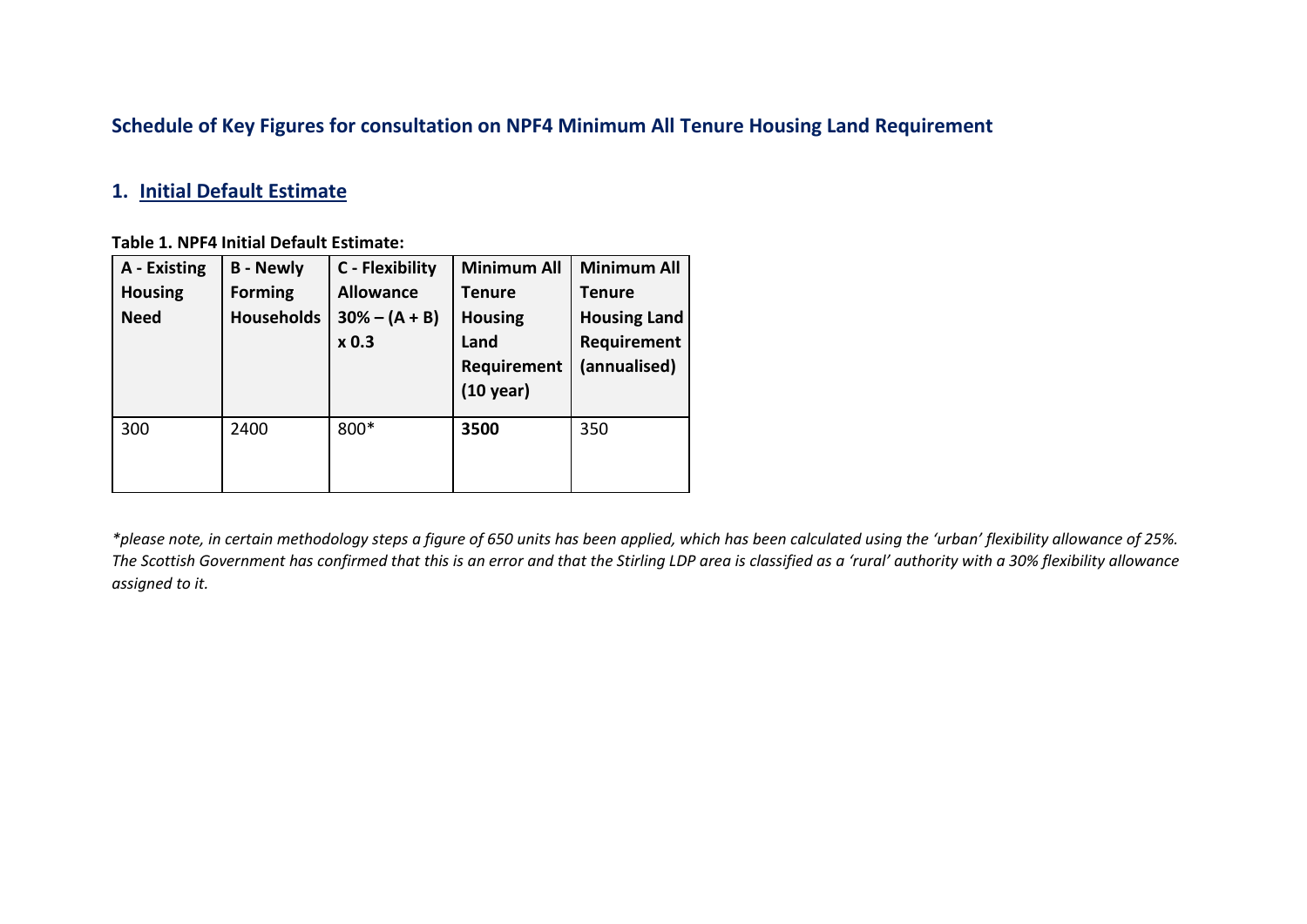## **2. Completions**

**Table 2. Completions data (source: HLA 2020):**

|                    |       | $2010/11$   2011/12   2012/13   2013/14   2014/15   2015/16   2016/17   2017/18 |       |     |       |     |     |     |       | 2018/19   2019/20   Total |        | 10  |      | Past   High |
|--------------------|-------|---------------------------------------------------------------------------------|-------|-----|-------|-----|-----|-----|-------|---------------------------|--------|-----|------|-------------|
|                    |       |                                                                                 |       |     |       |     |     |     |       |                           |        | vr  | 5 yr | 5 yr        |
|                    |       |                                                                                 |       |     |       |     |     |     |       |                           |        | Avg | Avg  | Avg         |
| Anticipated        | 363   | 291                                                                             | 263   | 215 | 387   | 337 | 218 | 179 | 233   | 228                       | 2714   |     |      |             |
| <b>Completions</b> | 344   | 306                                                                             | 247   | 319 | 322   | 368 | 234 | 205 | 142   | 127                       | 2614   | 261 | 215  | 332         |
| <b>Difference</b>  | $-19$ |                                                                                 | $-16$ | 104 | $-65$ | 31  | 16  | 26  | $-91$ | $-101$                    | $-100$ |     |      |             |

**Table 3. Comparison of 'Need' & 'Demand' Figures and Completions Data**

| Year                               | 2010/11  | 2011/12  | 2012/13  | 2013/14  | 2014/15  | 2015/16  | 2016/17  | 2017/18 | 2018/19  | 2019/20   |
|------------------------------------|----------|----------|----------|----------|----------|----------|----------|---------|----------|-----------|
|                                    | (Year 1) | (Year 2) | (Year 3) | (Year 4) | (Year 5) | (Year 6) | (Year 7) | Year 8) | (Year 9) | (Year 10) |
| <b>HLA Completions - annual</b>    | 344      | 306      | 247      | 319      | 322      | 368      | 234      | 205     | 142      | 127       |
| <b>HLA Completions - 10 year</b>   | 261      | 261      | 261      | 261      | 261      | 261      | 261      | 261     | 261      | 261       |
| average                            |          |          |          |          |          |          |          |         |          |           |
| <b>SG Completions - annualised</b> | 288      | 288      | 288      | 288      | 288      | 288      | 288      | 288     | 288      | 288       |
| 'Need' & 'Demand' figure -         | 270      | 270      | 270      | 270      | 270      | 270      | 270      | 270     | 270      | 270       |
| annualised                         |          |          |          |          |          |          |          |         |          |           |
| Initial Default Estimate - 10 year | 350      | 350      | 350      | 350      | 350      | 350      | 350      | 350     | 350      | 350       |
| average                            |          |          |          |          |          |          |          |         |          |           |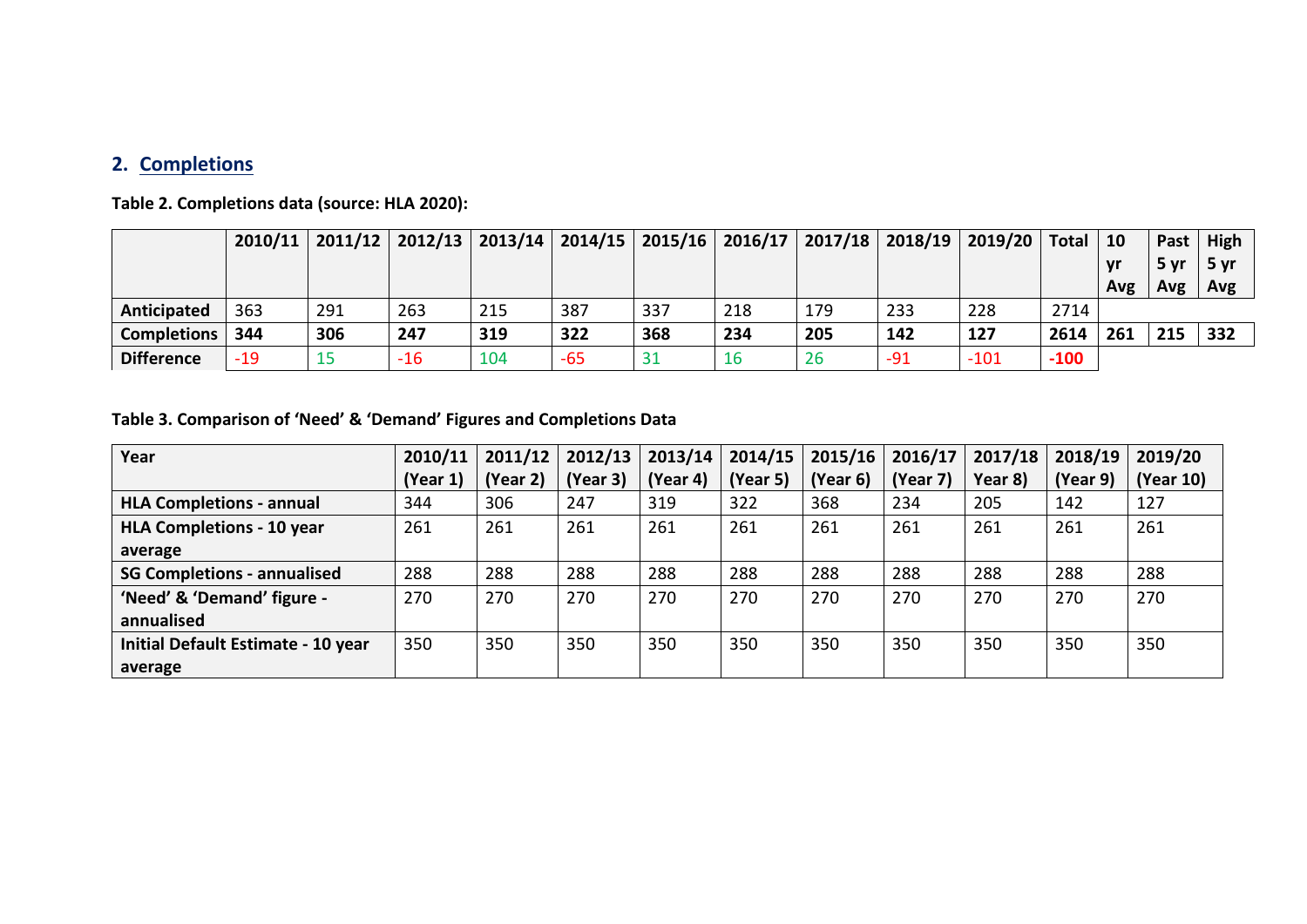# **3. Migration**

| Year            | 2003<br>04 | 2004-<br>05   | 2005<br>06 | 2006-<br>07 | 2007-<br>08 | 2008-<br>09 | 2009-<br>10 | 2010-<br>$\sim$<br>-- | 2011-<br>∸∠ | 2012-<br>13 | 2013-<br>14 | 2014-<br>15 | 2015-<br>16 | 2016-<br>∸ | 2017-<br>18 | 2018-<br>19 |
|-----------------|------------|---------------|------------|-------------|-------------|-------------|-------------|-----------------------|-------------|-------------|-------------|-------------|-------------|------------|-------------|-------------|
| <b>Stirling</b> | 10         | $\sim$<br>טסר | 700        | 480         | ን 40        | 310         | LO10        | 1020                  | 770         | 250         | 470         | 110         | 010ء        | 340        | 510         | 80          |

**Table 4. Stirling Council Area Net Migration (2003/04 - 2018/19)**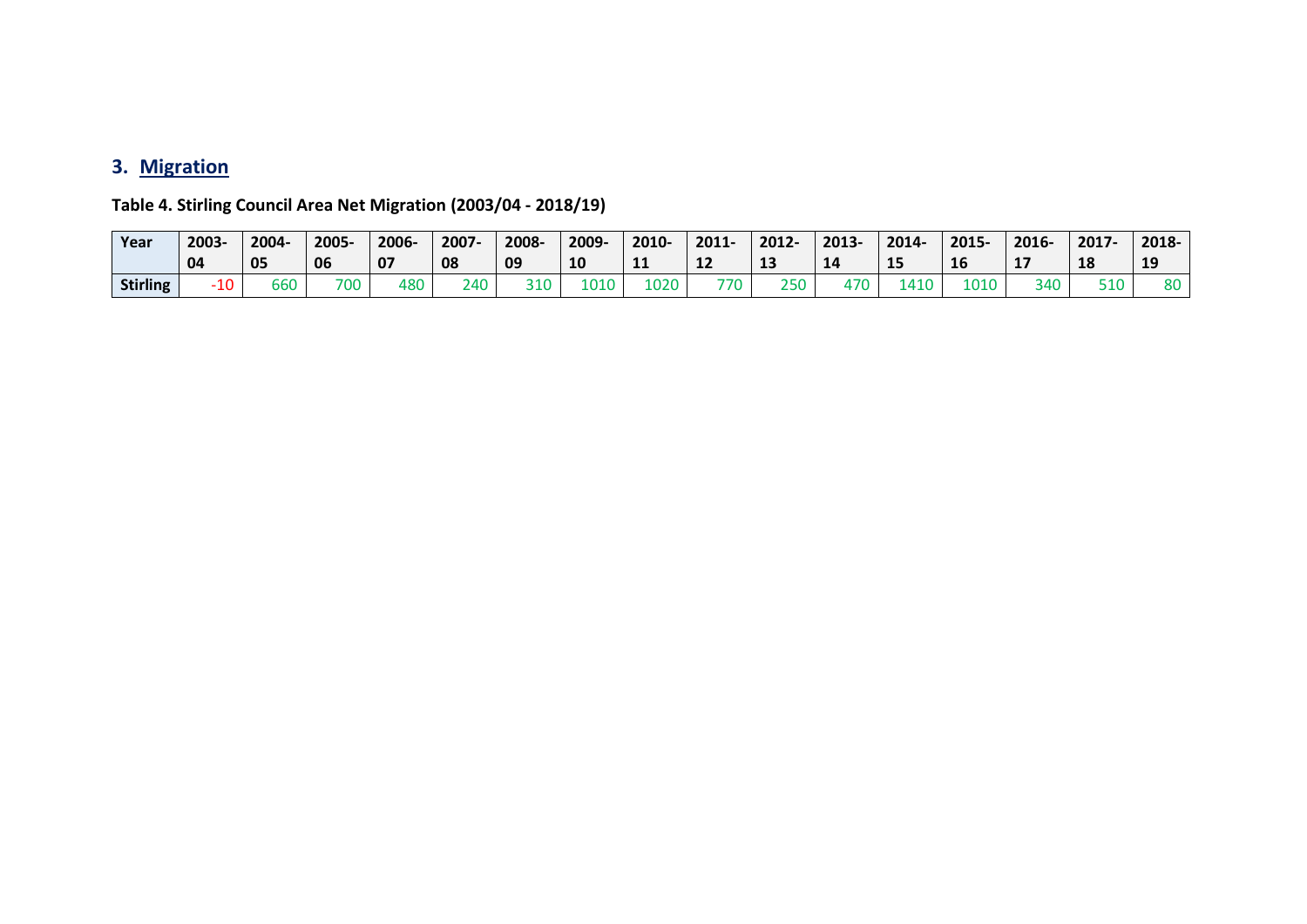## **4. HNDA Scenarios**

| <b>Low Scenario</b> | 2019-2023<br>Total for 5<br><b>vears</b> | 2024-2028<br>Total for 5<br><b>vears</b> | 2029-2033<br>Total for 5<br><b>vears</b> | 2034-2038<br><b>Total for 5</b><br><b>vears</b> | <b>Total</b><br>2019-2038 | Average 2019-<br>2038 (20<br>years) | Average 2019-<br>28 (10 years) |
|---------------------|------------------------------------------|------------------------------------------|------------------------------------------|-------------------------------------------------|---------------------------|-------------------------------------|--------------------------------|
| <b>Affordable</b>   | 932                                      | 347                                      | 263                                      | 200                                             | 1,742                     | 87                                  | 128                            |
| <b>Market</b>       | 681                                      | 493                                      | 408                                      | 351                                             | 1,933                     | 97                                  | 117                            |
| <b>Total</b>        | 1,613                                    | 840                                      | 671                                      | 551                                             | 3,675                     | 184                                 | 245                            |

### **Table 6. HNDA outputs – Baseline Scenario**

| <b>Baseline Scenario</b> | 2019-2023<br>Total for 5<br><b>vears</b> | 2024-2028<br>Total for 5<br><b>vears</b> | 2029-2033<br>Total for 5<br><b>vears</b> | 2034-2038<br>Total for 5<br><b>vears</b> | <b>Total</b><br>2019-2038 | Average 2019-<br>2038 (20<br>years) | Average 2019-<br>2028 (10<br>years) |
|--------------------------|------------------------------------------|------------------------------------------|------------------------------------------|------------------------------------------|---------------------------|-------------------------------------|-------------------------------------|
| <b>Affordable</b>        | 1,064                                    | 540                                      | 490                                      | 462                                      | 2,556                     | 128                                 | 160                                 |
| <b>Market</b>            | 890                                      | 729                                      | 636                                      | 586                                      | 2,841                     | 142                                 | 162                                 |
| <b>Total</b>             | 1,954                                    | 1,269                                    | 1,126                                    | 1,048                                    | 5,397                     | 270                                 | 322                                 |

**Table 7. HNDA outputs – High Scenario**

|                      | 2019-2023                          | 2024-2028                   | 2029-2033                   | 2034-2038                   | <b>Total</b> | Average 2019-      | Average 2019-      |
|----------------------|------------------------------------|-----------------------------|-----------------------------|-----------------------------|--------------|--------------------|--------------------|
| <b>High Scenario</b> | <b>Total for 5</b><br><b>vears</b> | Total for 5<br><b>vears</b> | Total for 5<br><b>vears</b> | Total for 5<br><b>vears</b> | 2019-2038    | 2028 (20<br>years) | 2028 (10<br>years) |
| <b>Affordable</b>    | 1,190                              | 714                         | 737                         | 783                         | 3,424        | 171                | 190                |
| <b>Market</b>        | 1,052                              | 877                         | 768                         | 688                         | 3,385        | 169                | 193                |
| <b>Total</b>         | 2,242                              | 1,591                       | 1,505                       | 1,471                       | 7,487        | 374                | 383                |